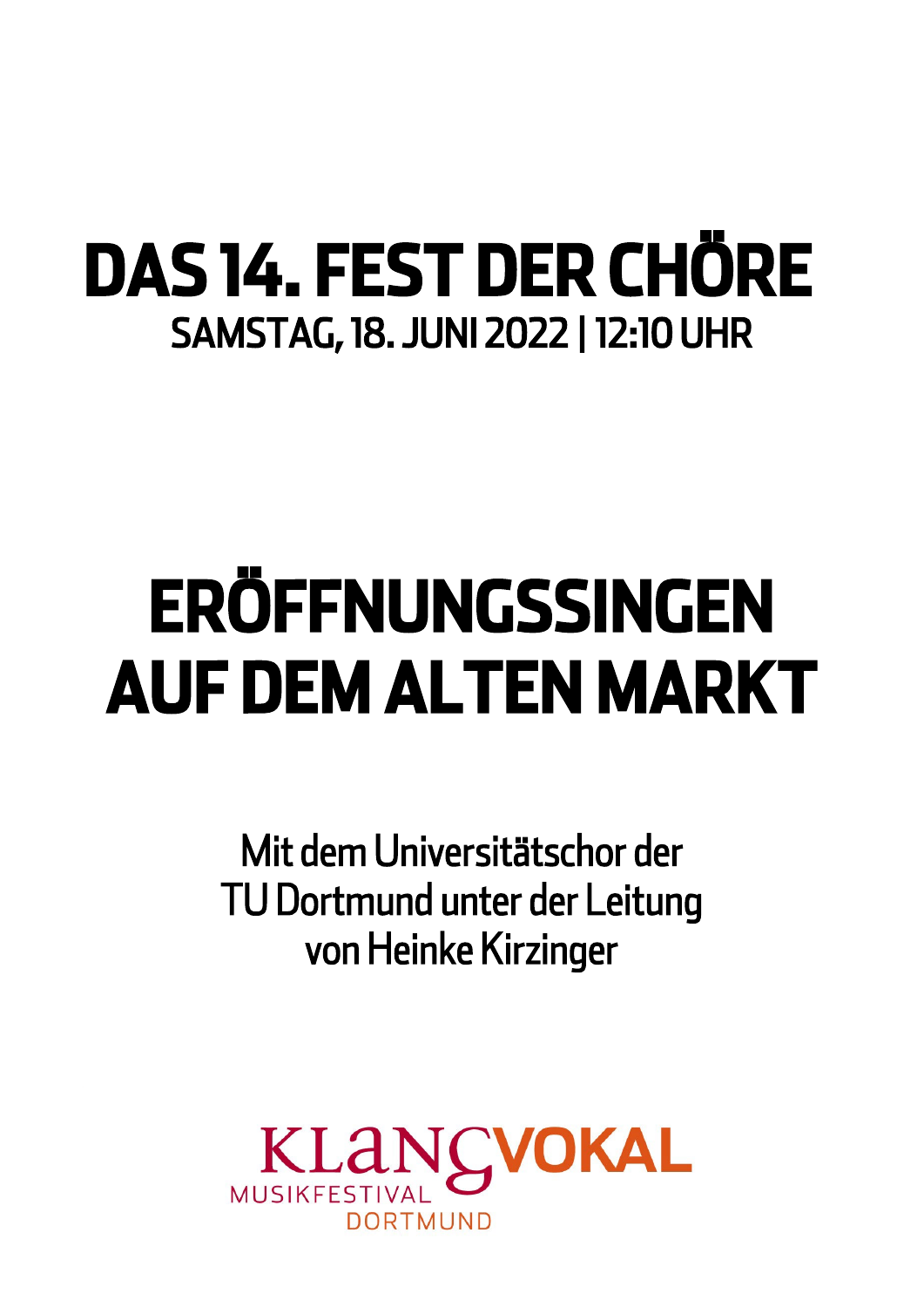### **STEIGERLIED**

#### **1. STROPHE**

Glück auf, Glück auf! Der Steiger kommt! Und er hat sein helles Licht bei der Nacht, und er hat sein helles Licht bei der Nacht, schon angezünd´t, schon angezünd´t.

#### **2. STROPHE**

Schon angezünd't! Das gibt ein' Schein, und damit so fahren wir bei der Nacht, und damit so fahren wir bei der Nacht, ins Bergwerk ein, ins Bergwerk ein.

#### **3. STROPHE**

Ins Bergwerk ein, wo die Bergleut' sein, die da graben das Silber und das Gold bei der Nacht, die da graben das Silber und das Gold bei der Nacht aus Felsgestein, aus Felsgestein.

#### **4 STROPHE**

Wir Bergleut' sein kreuzbrave Leut' denn wir tragen das Leder vor dem Arsch bei der Nacht, denn wir tragen das Leder vor dem Arsch bei der Nacht, und saufen Schnaps, und saufen Schnaps!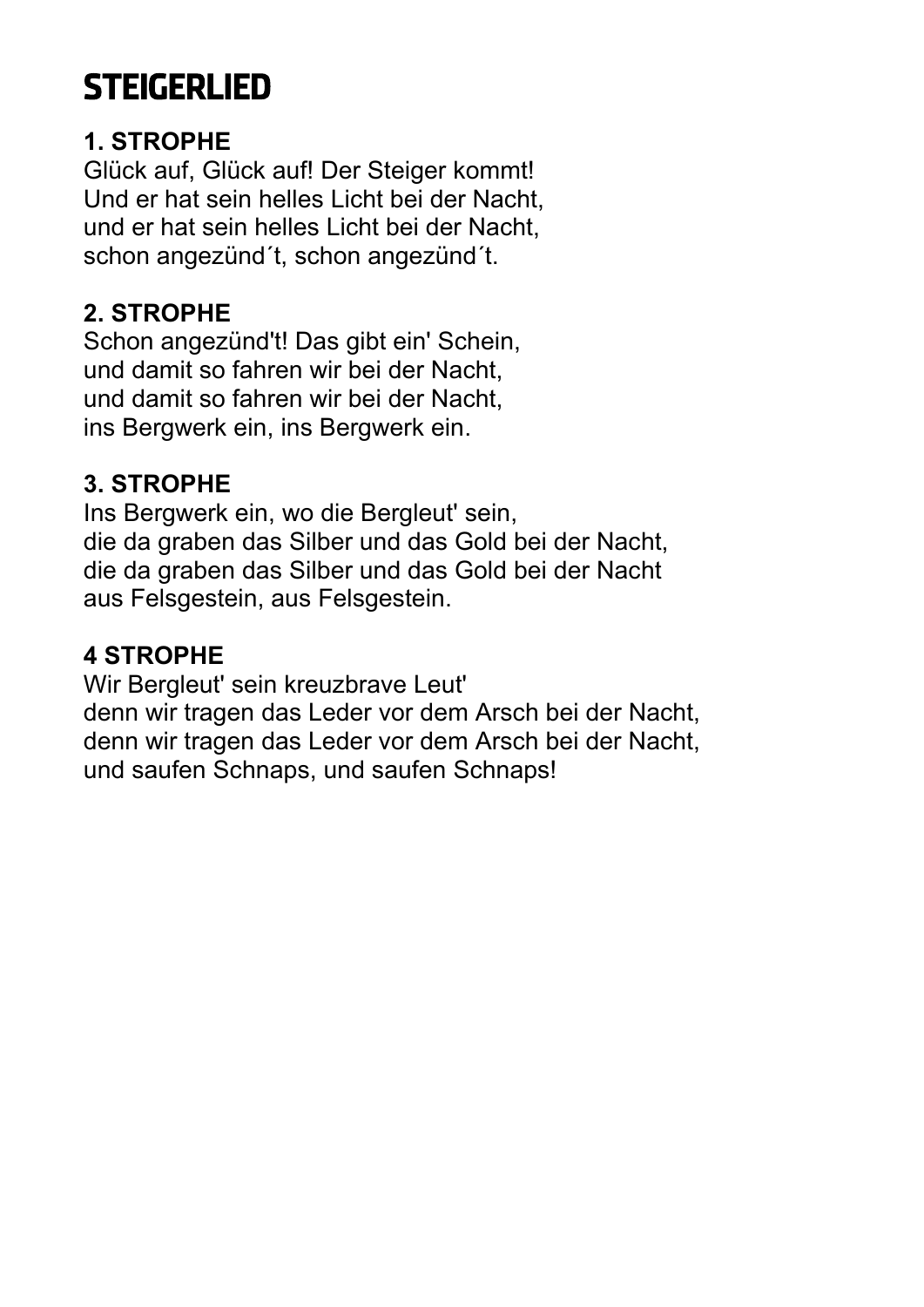### **ÜSKÜDAR'A GIDERİKEN**

#### **1. STROPHE**

Üsküdar'a gider İken aldı da bir yağmur, Üsküdar'a gider İken aldı da bir yağmur. Kâtibimin setresi uzun eteği camur. Kâtibimin setresi uzun eteği camur. Kâtip uykudan uyanmış gözleri mahmur. Kâtip uykudan uyanmış gözleri mahmur. Kâtip benim ben kâtibin el ne karışır, Kâtibime kolalı da gömlek ne güzel yaraşır. Kâtip benim ben kâtibin, el ne karışır, Kâtibime kolalı da gömlek ne güzel yaraşır.

#### **2. STROPHE**

Üsküdar'a gider İken bir mendil buldum, Üsküdar'a gider İken bir mendil buldum. Mendilimin İçine de lokum doldurdum, Mendilimin İçine de lokum doldurdum, Kâtibimi ararİken yanım da buldum. Kâtibimi ararİken yanım da buldum. Kâtip benim ben kâtibin, el ne karışır, Kâtibime kolalı da gömlek ne güzel yaraşır.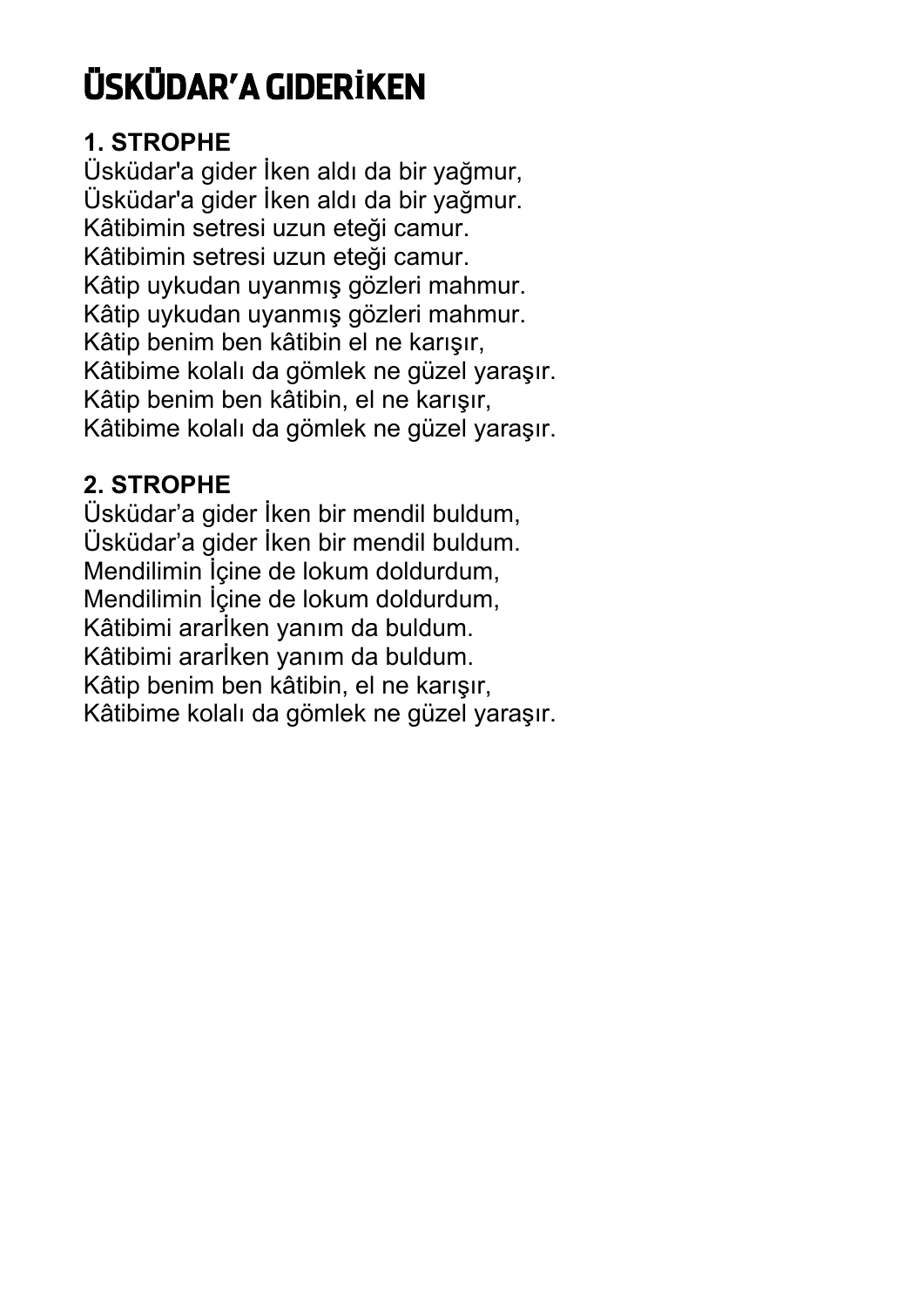### **ALWAYS LOOK ON THE BRIGHT SIDE OF LIFE**

#### **1. STROPHE**

Some things in life are bad. They can real-make you mad. Other things just make you swear and curse. When you're chewin' on life's gristle, don't grumble. Give a whistle! And this'll help things turn out for the best.

#### **REFRAIN**

And, always look on the bright side of life. always look on the right side of life.

#### **2. STROPHE**

If life seems jolly rotten there's something you've forgotten, and that's to laugh and smile and dance and sing. When you're feeling in the dumps don't be silly chumps, just purse your lips and whistle, that's the thing.

#### **REFRAIN**

And always look on the bright side of life. Always look on the right side of life.

#### **3. STROPHE**

For life is quite absurd and death's the final word, You must always face the curtain with a bow. Forget about your sin, give the audience a grin. Enjoy it, it's your last chance anyhow.

#### **REFRAIN**

Always look on the bright side of death. Just before you draw your terminal breath.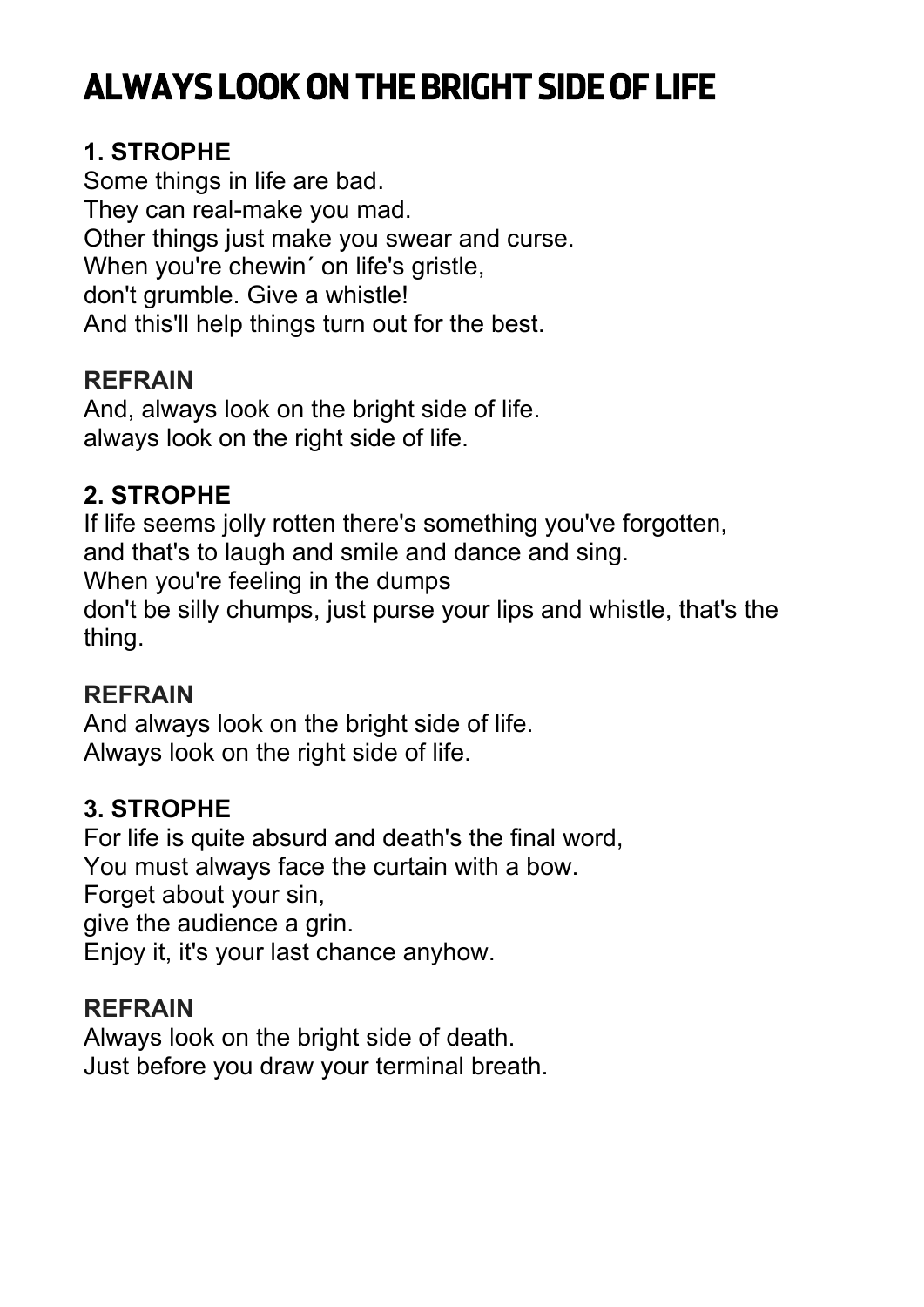#### **4. STROPHE**

For life is quite absurd and death's the final word Life's a laugh and death's a joke, it's true. You'll see it's all a show, Keep 'em laughin' as you go. Just remember that the last laugh is on you! Ev´rybody!

#### **REFRAIN**

Always look on the bright side of life. Always look on the bright side of life, side of life, side of life, side of life.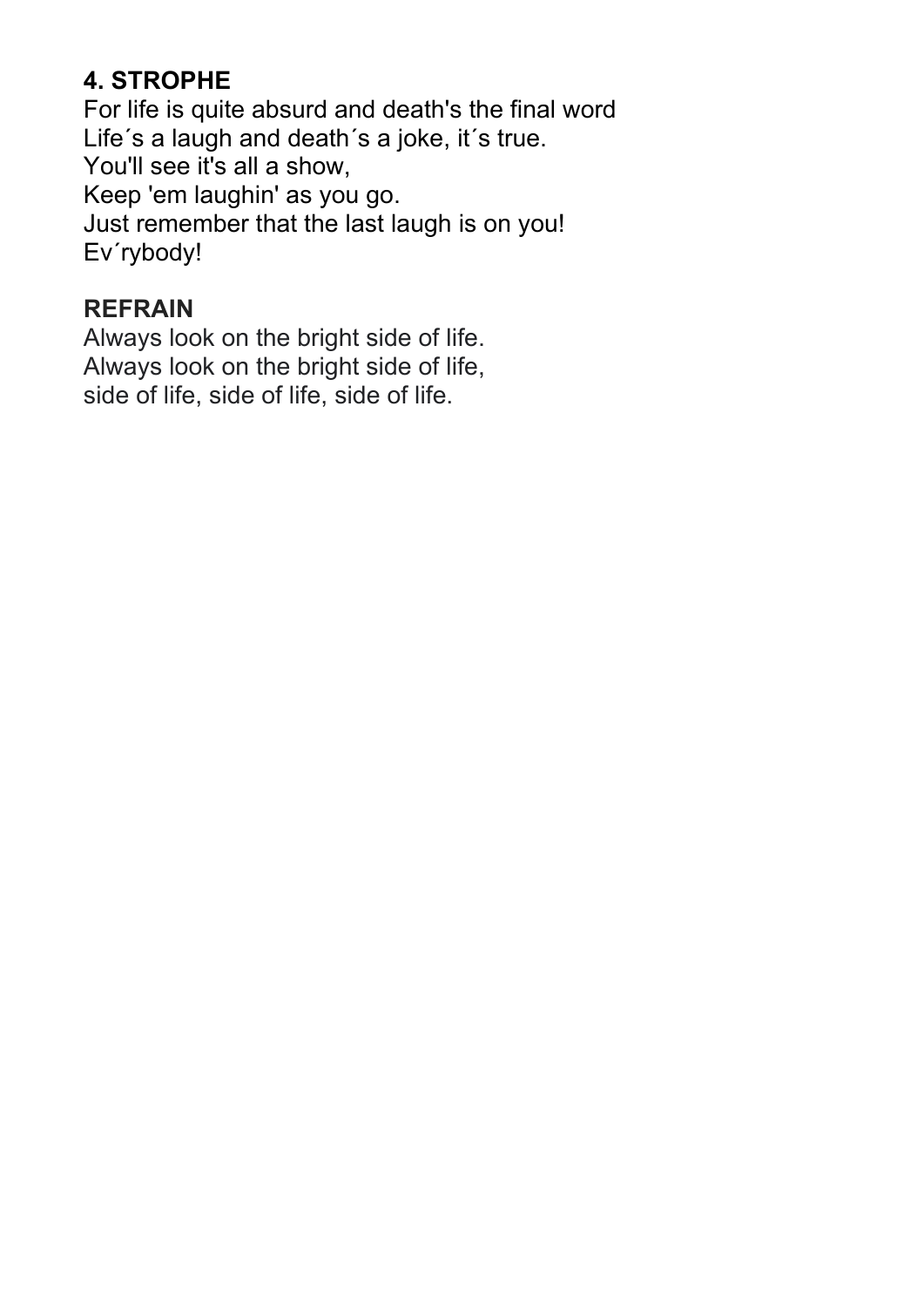### **THANK YOU FOR THE MUSIC**

#### **1. STROPHE**

I'm nothing special, in fact I'm a bit of a bore. When I tell a joke, you've probably heard it before. But I have a talent, a wonderful thing, 'cause everyone listens when I start to sing. I'm so grateful and proud, all I want is to sing it out loud.

#### **REFRAIN**

So I say thank you for the music, the songs I'm singing. Thanks for all the joy they're bringing. Who can live without it? I ask in all honesty, What would life be without a song or a dance what are we? So I say thank you for the music, for giving it to me.

#### **2. STROPHE**

Mother says I was a dancer before I could walk. And she says I began to sing long before I could talk. And I've often wondered, how did it all start? Who found out that nothing can capture a heart like a melody can? Well, whoever it was, I'm a fan.

#### **3. STROPHE**

So I say I've been so lucky born with a love for song and dance. I want to sing it out to ev´rybody, what a joy, what a chance!

#### **REFRAIN**

Thank you for the music, the songs I'm singing. Thanks for all the joy they're bringing. Who can live without it? I ask in all honesty. What would life be without a song or a dance what are we? So I say thank you for the music, for giving it to me. So I say thank you for the music, for giving it to me. Thank you for the music.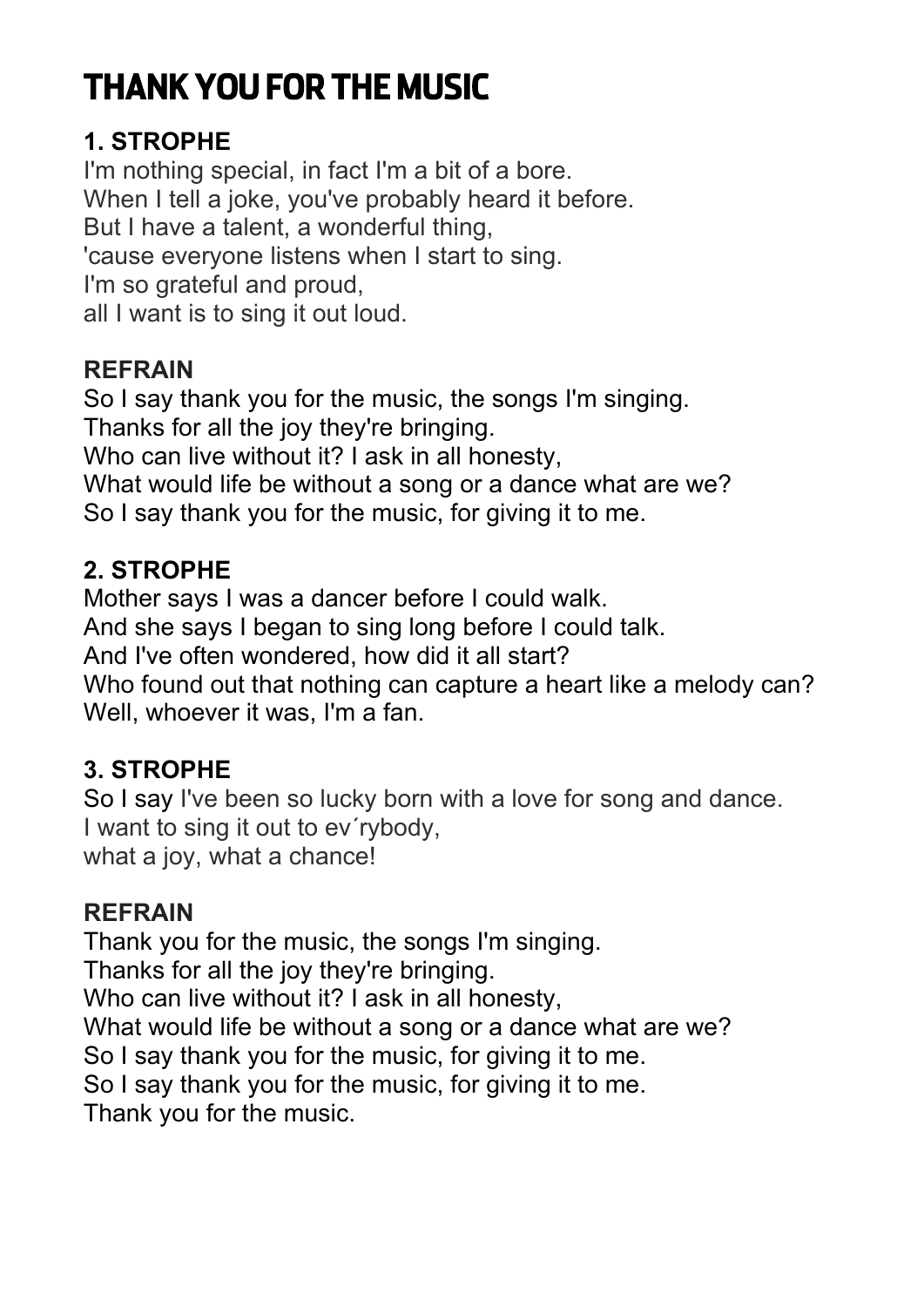### **EINE STADT VOLL MUSIK**

**1. STROPHE:** In mir reift schon lange ein Gedanke, eine ganz fantastische Idee,

wie ein kleines Motiv, das Bedeutung gewinnt.

Spürst du auch, dass hiermit etwas Großes beginnt?

**REFRAIN:** Eine Stadt voll Musik, eine Stadt, die singt, die aus allen offenen Türen klingt,

diese Stadt ist mein Traum, ist mein Ziel.

Eine Stadt voll Ideen, und Energie aus Tönen, Rhythmus und Harmonie.

Komm, geh´ mit mir hinein!

Keiner ist allein auf den Straßen und in den Häusern der Stadt voll Musik!

**2. STROPHE:** "Wo man singt, da lass dich ruhig nieder. Böse Menschen haben keine Lieder."

Das ist lange bekannt, darauf kannst du vertrau'n!

Hilf mit deiner Stimme diese Stadt zu erbau'n!

**REFRAIN:** Eine Stadt voll Musik, eine Stadt, die singt, die aus allen offenen Türen klingt,

diese Stadt ist mein Traum, ist mein Ziel.

Eine Stadt voll Ideen, und Energie aus Tönen, Rhythmus und Harmonie.

Komm, geh´ mit mir hinein!

Keiner ist allein auf den Straßen und in den Häusern der Stadt voll Musik!

**REFRAIN:** Eine Stadt voll Musik, eine Stadt, die singt, die aus allen offenen Türen klingt,

diese Stadt ist mein Traum, ist mein Ziel.

Eine Stadt voll Ideen, und Energie aus Tönen, Rhythmus und Harmonie.

Komm, geh´ mit mir hinein!

Dortmund lädt dich ein! Wir bauen Dir eine Stadt voll Musik, voll Musik, voll Musik!